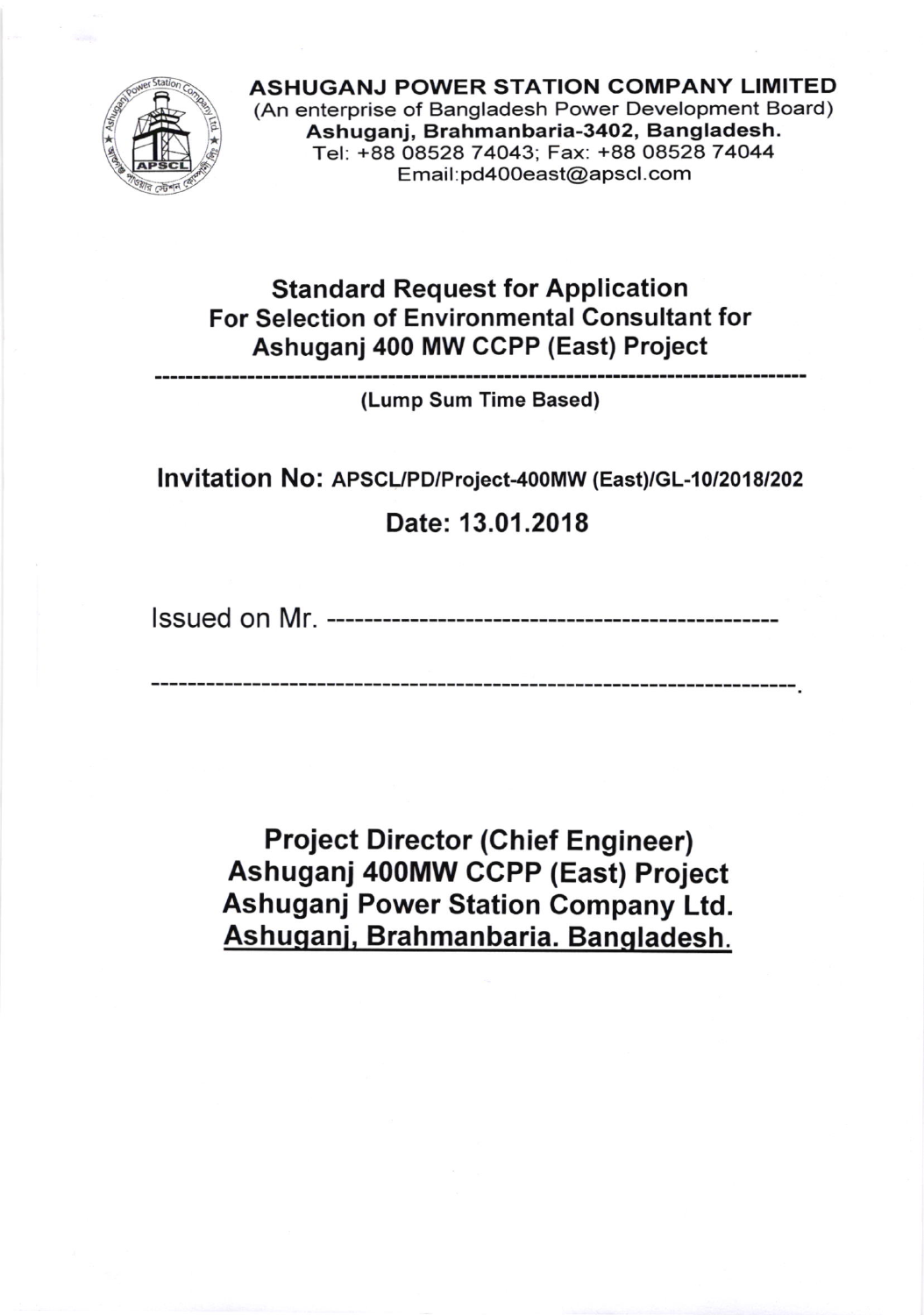## Table of Contents

| А. |                 |                                                                          |  |  |
|----|-----------------|--------------------------------------------------------------------------|--|--|
|    | 1.              |                                                                          |  |  |
|    | 2.              |                                                                          |  |  |
|    | 3.              |                                                                          |  |  |
|    | 4.              |                                                                          |  |  |
|    | 5.              |                                                                          |  |  |
| В. |                 | Preparation, Submission & Modification or Substitution of Applications 6 |  |  |
|    | 6.              |                                                                          |  |  |
|    | 7.              |                                                                          |  |  |
| C. |                 |                                                                          |  |  |
|    | 8.              |                                                                          |  |  |
|    | 9.              |                                                                          |  |  |
| D. |                 |                                                                          |  |  |
|    | 10.             |                                                                          |  |  |
|    | 11.             |                                                                          |  |  |
|    |                 |                                                                          |  |  |
|    |                 |                                                                          |  |  |
|    |                 |                                                                          |  |  |
|    |                 |                                                                          |  |  |
|    |                 |                                                                          |  |  |
|    |                 |                                                                          |  |  |
|    |                 |                                                                          |  |  |
|    |                 |                                                                          |  |  |
|    |                 |                                                                          |  |  |
|    | $\mathbf{1}$ .  |                                                                          |  |  |
|    | 2.              |                                                                          |  |  |
|    | 3.              |                                                                          |  |  |
|    | 4.              |                                                                          |  |  |
|    | 5.              |                                                                          |  |  |
|    | 6.              |                                                                          |  |  |
|    | 7.              |                                                                          |  |  |
|    | 8.              |                                                                          |  |  |
|    | 9.              |                                                                          |  |  |
|    |                 |                                                                          |  |  |
|    | 10 <sub>1</sub> |                                                                          |  |  |
|    | 11.             |                                                                          |  |  |
|    | 12.             |                                                                          |  |  |